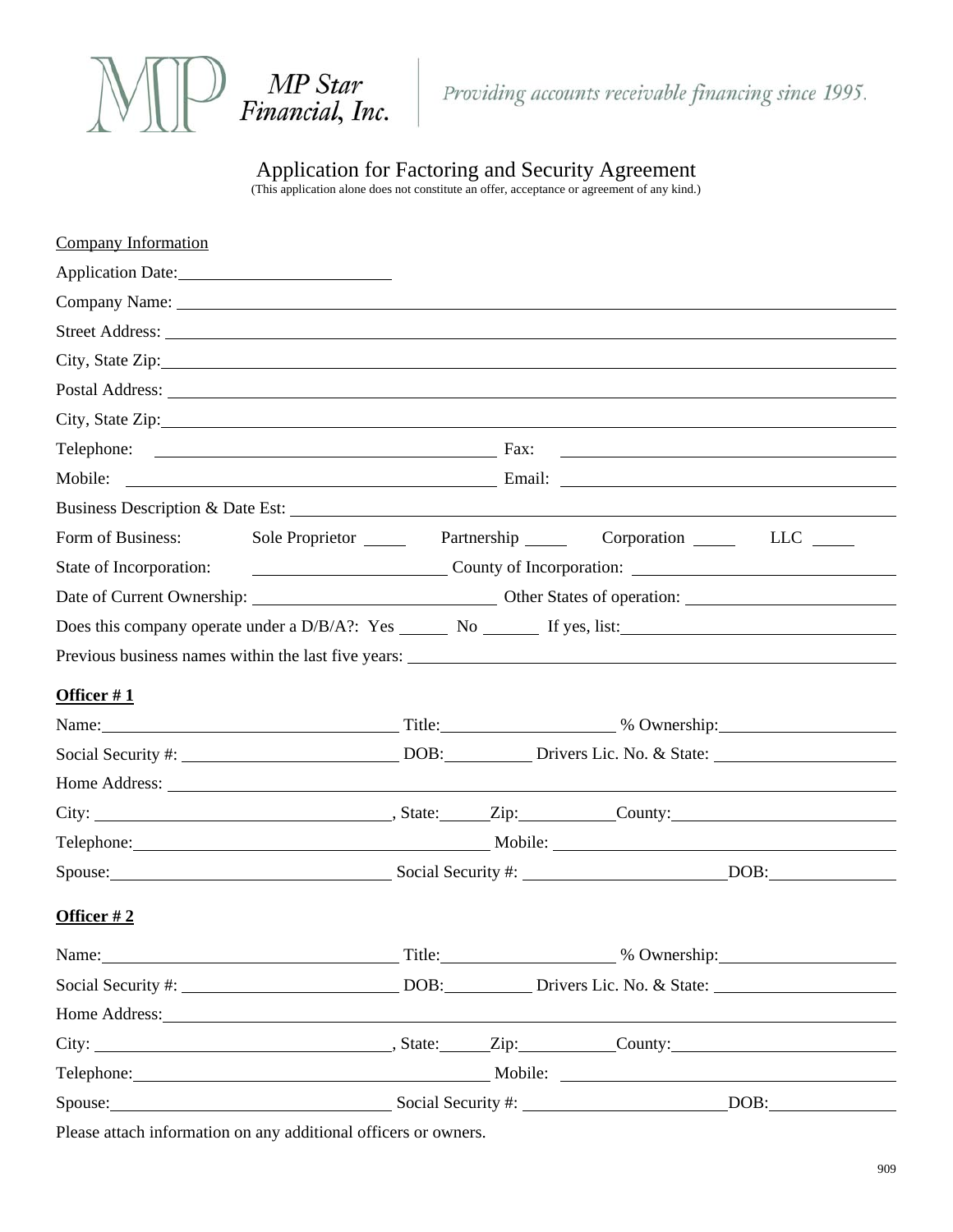**Banking Information**

| Business Bank or S/L Name: Date Opened: Date Opened:                                                                                                                                                                           |  |  |  |  |                        |  |  |
|--------------------------------------------------------------------------------------------------------------------------------------------------------------------------------------------------------------------------------|--|--|--|--|------------------------|--|--|
| Address: Address: Address: Account #: Account #:                                                                                                                                                                               |  |  |  |  |                        |  |  |
| City: City: City: Cummercial County: City: County:                                                                                                                                                                             |  |  |  |  |                        |  |  |
| Contact Name: Telephone: Telephone: Telephone: Telephone: Telephone: Telephone: Telephone: Telephone: Telephone: Telephone: Telephone: Telephone: Telephone: Telephone: Telephone: Telephone: Telephone: Telephone: Telephone: |  |  |  |  |                        |  |  |
| <b>Support Information</b>                                                                                                                                                                                                     |  |  |  |  |                        |  |  |
| Accountant: Telephone: Telephone:                                                                                                                                                                                              |  |  |  |  |                        |  |  |
| Address: Andreas Address: Address: Address: Address: Address: Address: Address: Address: Address: Address: Address: Address: Address: Address: Address: Address: Address: Address: Address: Address: Address: Address: Address |  |  |  |  |                        |  |  |
|                                                                                                                                                                                                                                |  |  |  |  |                        |  |  |
| <b>Tax Information</b>                                                                                                                                                                                                         |  |  |  |  |                        |  |  |
|                                                                                                                                                                                                                                |  |  |  |  |                        |  |  |
|                                                                                                                                                                                                                                |  |  |  |  |                        |  |  |
| How often are payroll taxes filed: Weekly ______ Monthly ______ Quarterly _____                                                                                                                                                |  |  |  |  |                        |  |  |
|                                                                                                                                                                                                                                |  |  |  |  |                        |  |  |
| Are there any tax liens, judgments or suits pending against the company? Yes _________ No ________                                                                                                                             |  |  |  |  |                        |  |  |
|                                                                                                                                                                                                                                |  |  |  |  |                        |  |  |
| <b>Accounts Receivable Information</b>                                                                                                                                                                                         |  |  |  |  |                        |  |  |
| Annual sales: \$                                                                                                                                                                                                               |  |  |  |  |                        |  |  |
| Anticipated monthly factoring: \$<br># of customers:                                                                                                                                                                           |  |  |  |  |                        |  |  |
|                                                                                                                                                                                                                                |  |  |  |  |                        |  |  |
| Has the company factored previously: Yes ________ No _______ If yes, with whom: ___________________                                                                                                                            |  |  |  |  |                        |  |  |
| Are there any bank loans, lines of credit, or leases to the company?:                                                                                                                                                          |  |  |  |  | $Yes$ No $\_\_\_\_\$   |  |  |
| Are the receivables or other assets pledged as collateral for any financing?:                                                                                                                                                  |  |  |  |  | $Yes$ No $\qquad$      |  |  |
| Are there any pending or threatened lawsuits, claims or demands<br>involving the company or principals?:                                                                                                                       |  |  |  |  | $Yes$ No $\_\_\_\_\_\$ |  |  |
| Has the company or principals ever filed for protection under bankruptcy laws?:                                                                                                                                                |  |  |  |  | $Yes$ No               |  |  |

I hereby attest that the information provided is accurate in all material respects and I authorize MP Star to make any uniform commercial code filings necessary. In addition, I understand that investigative background inquiries are to be made concerning the company and the officers of the company including consumer reports, investigative consumer reports, criminal, driving and other reports. These reports may include information as to the character, credit worthiness and general reputation of the company and its officers. Further, I understand that you will be requesting information from various federal, state and other agencies which maintain records concerning past activities relating to driving, credit, criminal, civil and other experiences as well as claims involving the company and officers from the files of insurance companies. I authorize, without reservation, any party or agency contacted by MP Star or its agent to furnish the above mentioned information:

**Officer # 1: Officer # 2:**

| Officer $#2$ : |  |  |
|----------------|--|--|
|----------------|--|--|

**Please fax completed form to MP Star Financial, Inc. (440) 542-7977**